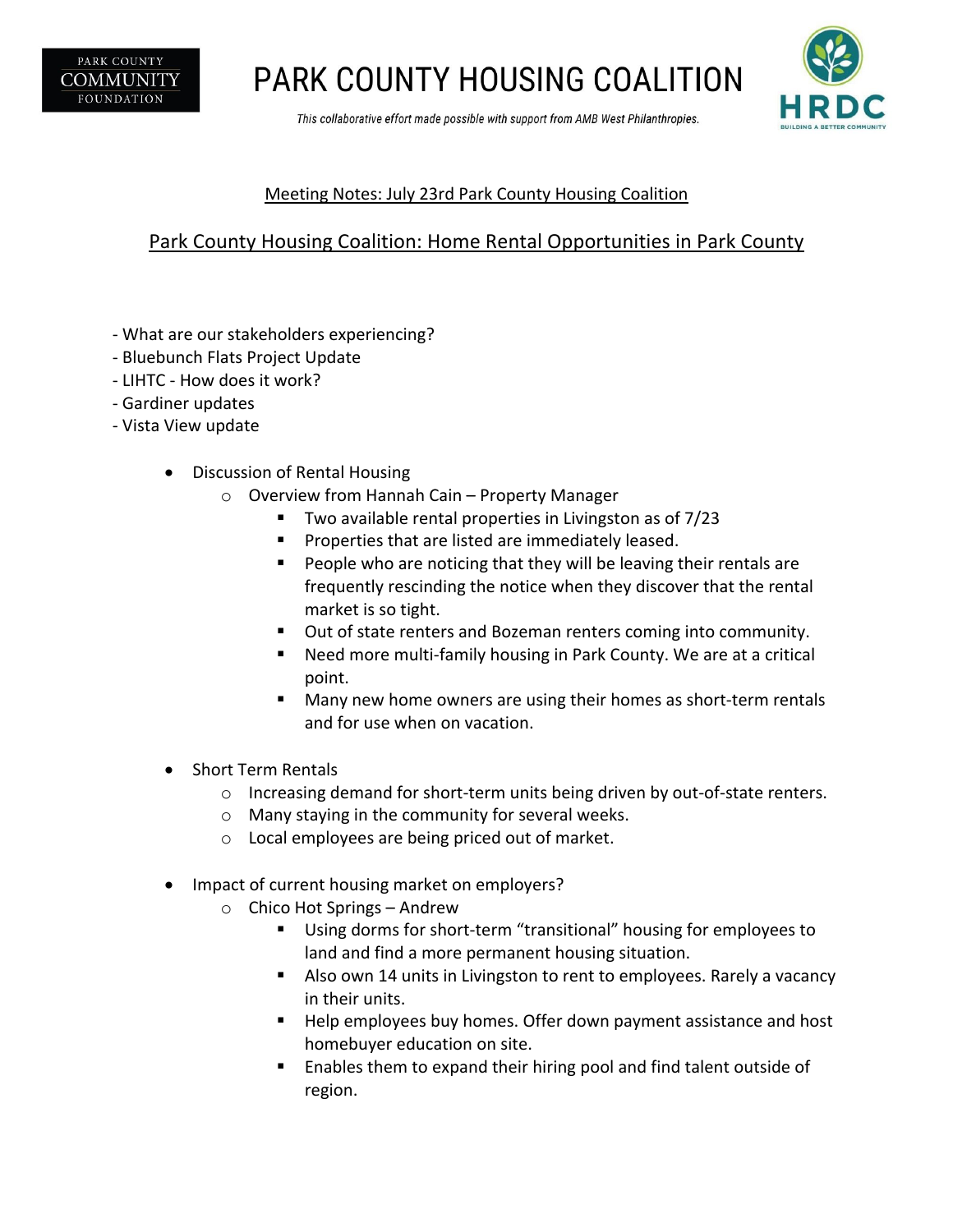

# **PARK COUNTY HOUSING COALITION**



This collaborative effort made possible with support from AMB West Philanthropies.

- o Livingston School District Jenny Stringer
	- § Challenge to recruit new employees.
	- § Many live in Bozeman but then they often lose the employee if a position opens up in Bozeman so they don't have to go over the pass.
- o Gardiner School District Pat Balzley
	- Many recruits look at housing situation and pass the opportunity to work for the school district.
	- Looking at utilizing ground lease to provide teacher housing on district property.
	- Struggling to get families.
- o Livingston Health Care Deb Anczak
	- § Struggle with filling even professional level positions.
	- Inventory and price is discouraging candidates.
	- Livingston Health Care has units for employees to rent but units are occupied.
- o ASPEN Heidi Barrett
	- Conversion to short-term rentals has had an impact on employees.
	- People who rent are at risk of losing their units to short-term rentals.
	- § Clients are also having issues finding housing which means they have to stay in transitional housing for extended periods of time. Takes up space in the emergency shelter.
- o Gardiner Ashea Mills
	- Neighborhoods being impacted by vacation rentals.
	- Many families being lost to the vacation rental markets and it is making it harder for school district to fill classrooms.
	- "Causing us to rethink our priorities" in terms of life in Gardiner.
- Bluebunch Flats/Low Income Housing Tax Credit (LIHTC) Overview
	- o Bluebunch is available for lease.
	- o 34 units studio, 1-bed and 2-bed in the old Livingston Memorial Hospital.
	- $\circ$  LIHTC project which means residents have to be income-qualified. People earning 60% or less of the area median income or approximately \$30,000/year gross income.
	- o Power Point available for review
	- Meeting Wrap-Up: Next Meeting Aug.  $27<sup>th</sup>$  @ 1:30 pm